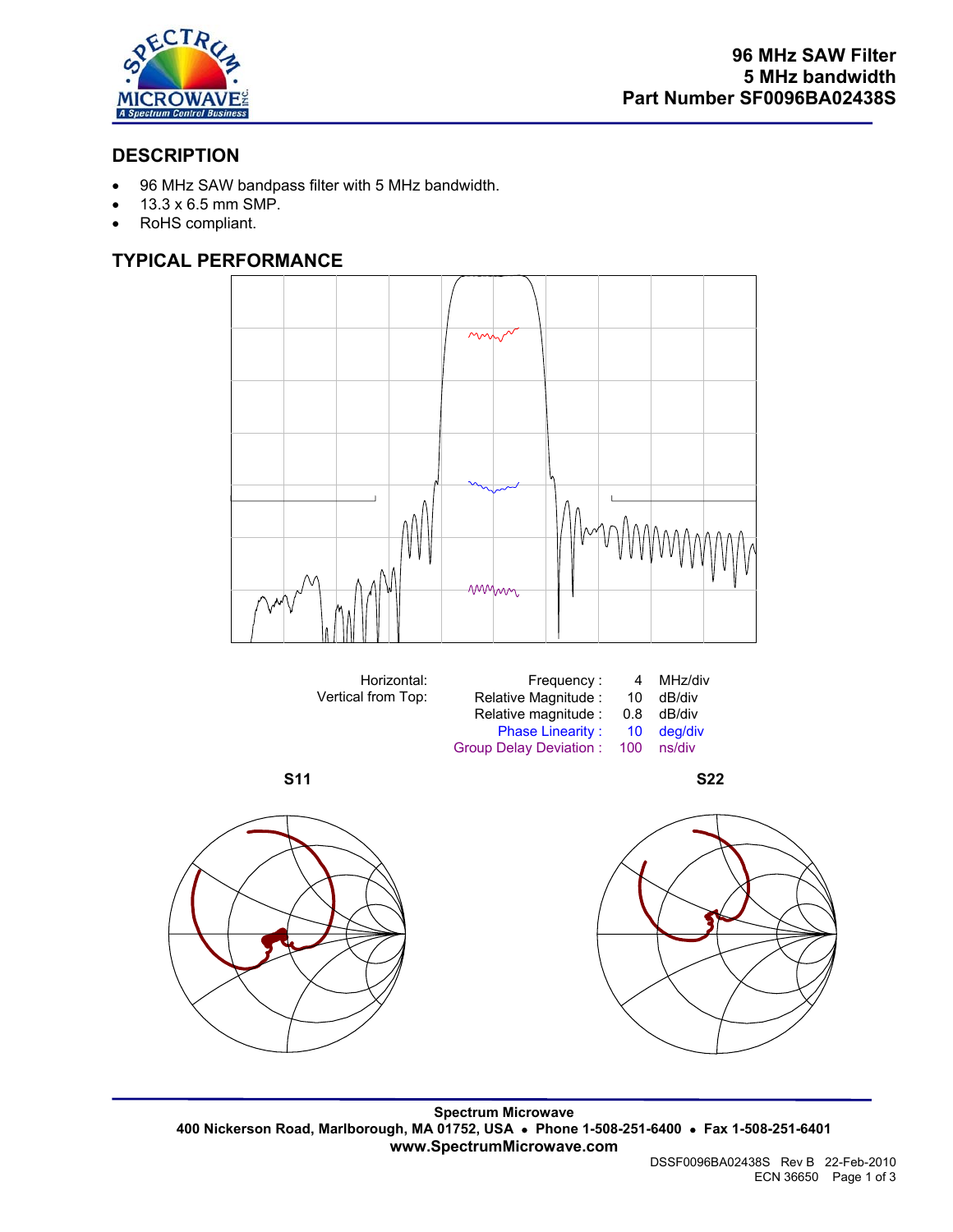

### **SPECIFICATION**

| Parameter <sup>1</sup>                               | <b>Min</b> | <b>Typ</b> | <b>Max</b> | <b>Units</b> |
|------------------------------------------------------|------------|------------|------------|--------------|
| Center Frequency (Fc) <sup>3</sup>                   | 95.9       | 96.0       | 96.1       | <b>MHz</b>   |
| <b>Minimum Insertion Loss</b>                        |            | 13.5       | 15         | dB           |
| 1 dB Bandwidth                                       | 5.00       | 5.38       |            | <b>MHz</b>   |
| 15 dB Bandwidth                                      |            | 7.48       | 8.00       | <b>MHz</b>   |
| Passband Variation (Fc +/- 1.92 MHz)                 |            | 0.5        | 0.8        | $dB$ $p-p$   |
| Phase Linearity (Fc +/- 1.92 MHz)                    |            | 2.4        | 5.0        | deg p-p      |
| Group Delay Variation (Fc +/- 1.92 MHz) <sup>2</sup> |            | 35         | 80         | ns p-p       |
| <b>Absolute Delay</b>                                |            | 1.23       | 3          | <b>us</b>    |
| Change in Absolute Delay (from unit to unit)         | $-10$      | 0          | 10         | ns           |
| Absolute Delay Variation (from -40°C to 55°C)        |            | 5          | 15         | ns           |
| Input Return Loss (Fc+/-1.92 MHz)                    | 10         | 13         |            | dB           |
| Output Return Loss (Fc+/-1.92 MHz)                   | 10         | 13         |            | dB           |
| Rejection (40 to 87 MHz)                             | 43         | 48         |            | dB           |
| Rejection (105 to 150 MHz)                           | 43         | 48         |            | dB           |
| Source and Load Impedance                            |            | 50         |            | Ω            |
| <b>Ambient Temperature</b>                           |            | 25         |            | $^{\circ}C$  |

Notes: 1. All dB levels are referenced to the insertion loss

2. A smoothing aperture of 0.125 MHz may be applied to this measurement.

3. Average of lower and upper 3 dB frequencies; applies at 23°C only.

#### **MAXIMUM RATINGS**

| Parameter                          | Min   | Vlax |        |
|------------------------------------|-------|------|--------|
| Storage Temperature Range          | $-40$ | 85   | $\sim$ |
| <b>Operating Temperature Range</b> | -40   | 55   | $\sim$ |
| Input Power Level                  |       |      | dBm    |

#### **MATCHING CIRCUIT**



Notes

- Suggest the use of 2% tolerance matching components.
- Tuning values shown are for reference only. Optimum values may change depending upon board layout.

**Spectrum Microwave 400 Nickerson Road, Marlborough, MA 01752, USA** • **Phone 1-508-251-6400** • **Fax 1-508-251-6401 www.SpectrumMicrowave.com**